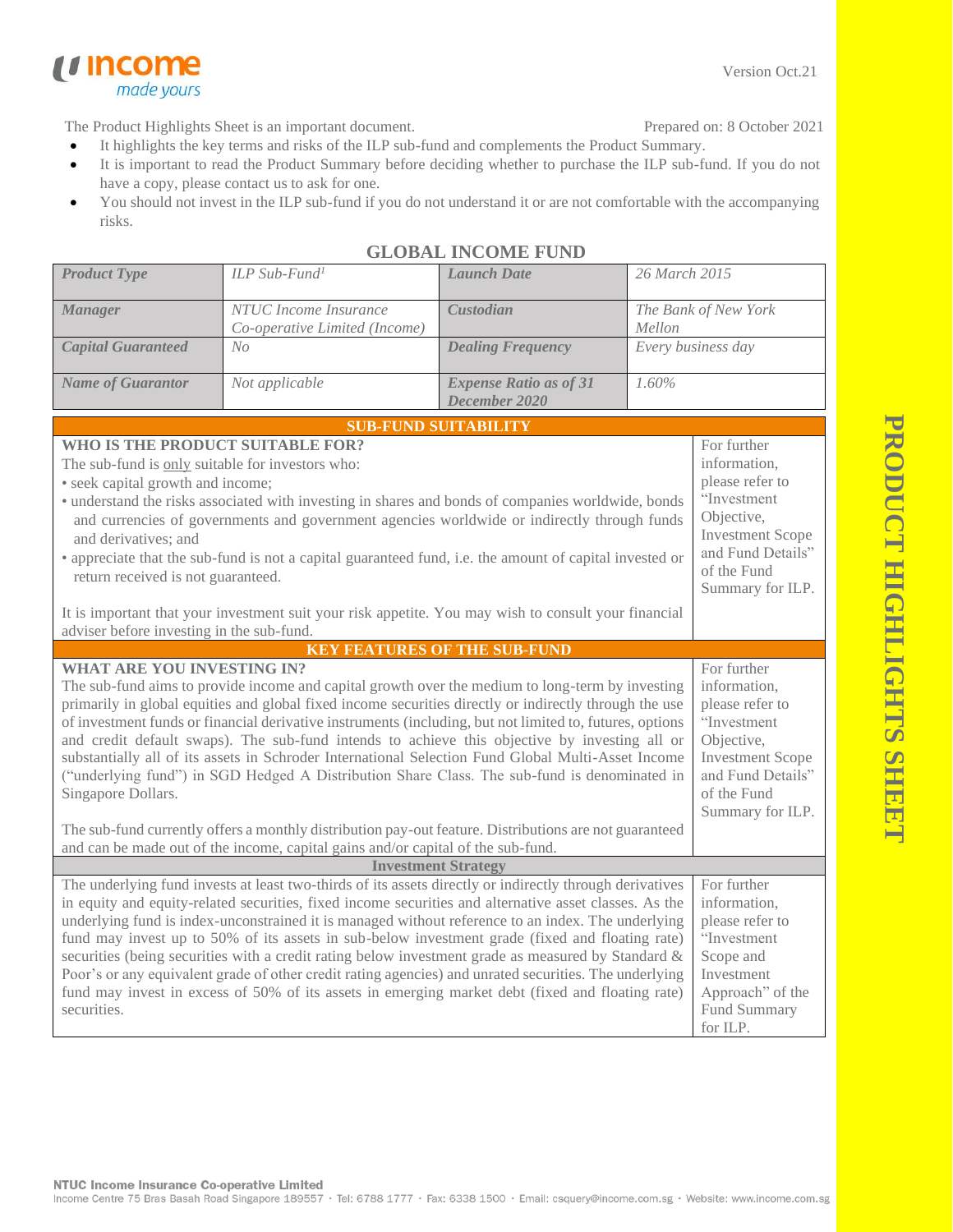

| <b>Parties Involved</b>                                                                                                                                                                                                                                                                                                                                    |                                                                                                     |  |
|------------------------------------------------------------------------------------------------------------------------------------------------------------------------------------------------------------------------------------------------------------------------------------------------------------------------------------------------------------|-----------------------------------------------------------------------------------------------------|--|
| WHO ARE YOU INVESTING WITH?<br>The sub-fund is managed by NTUC Income Insurance Co-operative Limited. The manager of the<br>underlying fund is Schroder Investment Management Limited and sub-investment managers of the<br>underlying fund's are Schroder Investment Management North America Inc. and Schroder<br>Investment Management (Singapore) Ltd. | For further<br>information,<br>please refer to<br>"Fund Manager"<br>of the Fund<br>Summary for ILP. |  |
| The management company of Schroder International Selection Fund is Schroder Investment<br>Management (Europe) S.A.                                                                                                                                                                                                                                         |                                                                                                     |  |
| The custodian of the sub-fund is The Bank of New York Mellon.                                                                                                                                                                                                                                                                                              |                                                                                                     |  |
| <b>KEY RISKS</b>                                                                                                                                                                                                                                                                                                                                           |                                                                                                     |  |
| <b>WHAT ARE THE KEY RISKS OF THIS INVESTMENT?</b><br>You should consider and satisfy yourself as to the risks of investing in the sub-fund.                                                                                                                                                                                                                | For further<br>information,<br>please refer to                                                      |  |
| An investment in the sub-fund is meant to produce returns over the long-term. You should not expect<br>to obtain short-term gains from such investments.                                                                                                                                                                                                   | "Risks" of the<br>Fund Summary<br>for ILP.                                                          |  |
| The securities and instruments in which the sub-fund may invest are subject to market fluctuations<br>and other risks inherent in such investments and there can be no assurance that any appreciation in<br>value will occur.                                                                                                                             |                                                                                                     |  |
| The risk factors may cause you to lose some or all of your investments. A description of the major<br>risks is provided below.                                                                                                                                                                                                                             |                                                                                                     |  |
| <b>Market and Credit Risks</b>                                                                                                                                                                                                                                                                                                                             |                                                                                                     |  |
| You are exposed to the following risks:                                                                                                                                                                                                                                                                                                                    |                                                                                                     |  |
| <b>Market Risks</b><br>The value of investments by the underlying fund may go up and down due to changing economic,<br>political or market conditions, or due to an issuer's individual situation.                                                                                                                                                         |                                                                                                     |  |
| <b>Credit Risks</b><br>A decline in the financial health of an issuer could cause the value of its bonds to fall or become<br>worthless.                                                                                                                                                                                                                   |                                                                                                     |  |
| <b>Currency Risks</b><br>The underlying fund can be exposed to different currencies. Changes in foreign exchange rates could<br>create losses.                                                                                                                                                                                                             |                                                                                                     |  |
| <b>Liquidity Risks</b>                                                                                                                                                                                                                                                                                                                                     |                                                                                                     |  |
| You are exposed to liquidity risks<br>There is no secondary market for the sub-fund. All redemption requests should be made to the<br>Manager. In exceptional circumstances, the sub-fund's investment in the underlying fund may not be<br>readily redeemable.                                                                                            |                                                                                                     |  |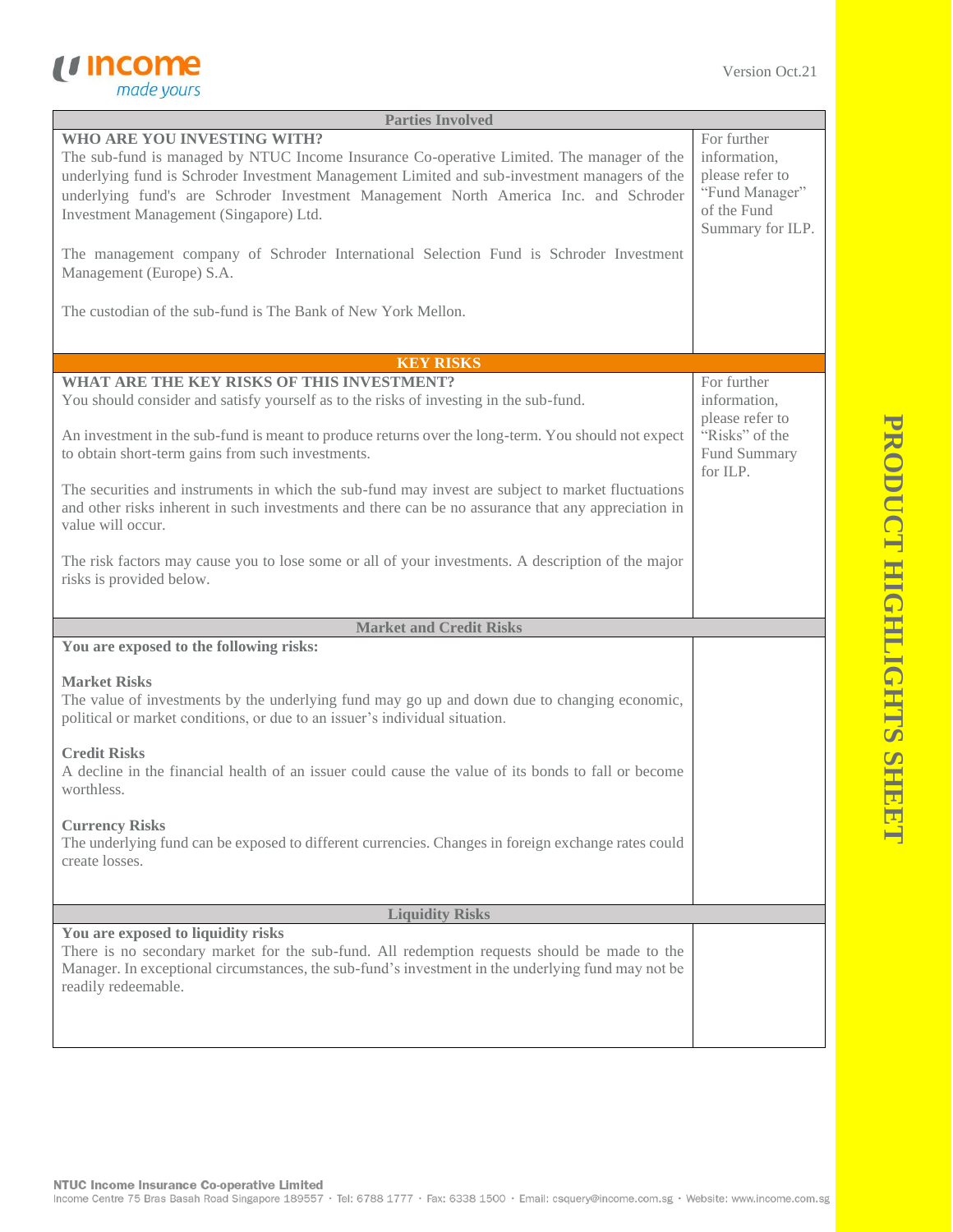

**Product-Specific Risks**

#### **You are exposed to the following risks:**

#### **China Country Risks**

Changes in China's political, legal, economic or tax policies could cause losses or higher costs of the underlying fund.

#### **Equity Risks**

Equity prices fluctuate daily, based on many factors including general, economic, industry or company news.

### **Money Market and Deposit Risks**

A failure of a deposit institution or an issuer of a money market instrument could create losses.

#### **Financial Derivatives Risks**

The underlying fund may use financial derivative instruments as part of the investment process. The use of futures, options, warrants, forwards, swaps or swap options involves increased risk. The underlying fund's ability to use such instruments successfully depends on the Manager's ability to accurately predict movements in stock prices, interest rates, currency exchange rates or other economic factors and the availability of liquid markets. If the Manager's predictions are wrong, or if the financial derivative instruments do not work as anticipated, the underlying fund could suffer greater loss than if the underlying fund had not used such instruments.

#### **Emerging Markets and Frontier Risk**

Emerging markets, and especially frontier markets, generally carry greater political, legal, counterparty and operational risk.

#### **High Yield Bond Risks**

High yield bonds (normally lower rated or unrated) generally carry greater market, credit and liquidity risk.

#### **Interest Rate Risks**

A rise in interest rates generally causes bond prices to fall.

#### **Onshore Renminbi Currency Risk**

Currency control decisions made by the Chinese government could affect the value of the underlying fund's investments and could cause the underlying fund to defer or suspend redemptions of its shares.

#### **Risk Relating to Distributions**

The manager of the underlying fund has the absolute discretion to determine whether a distribution is to be made. The Manager also reserves the right to review and make changes to the distribution policy from time to time.

#### **Operational Risks**

The underlying fund's operations depend on third parties and it may suffer disruption or loss in the event of their failure.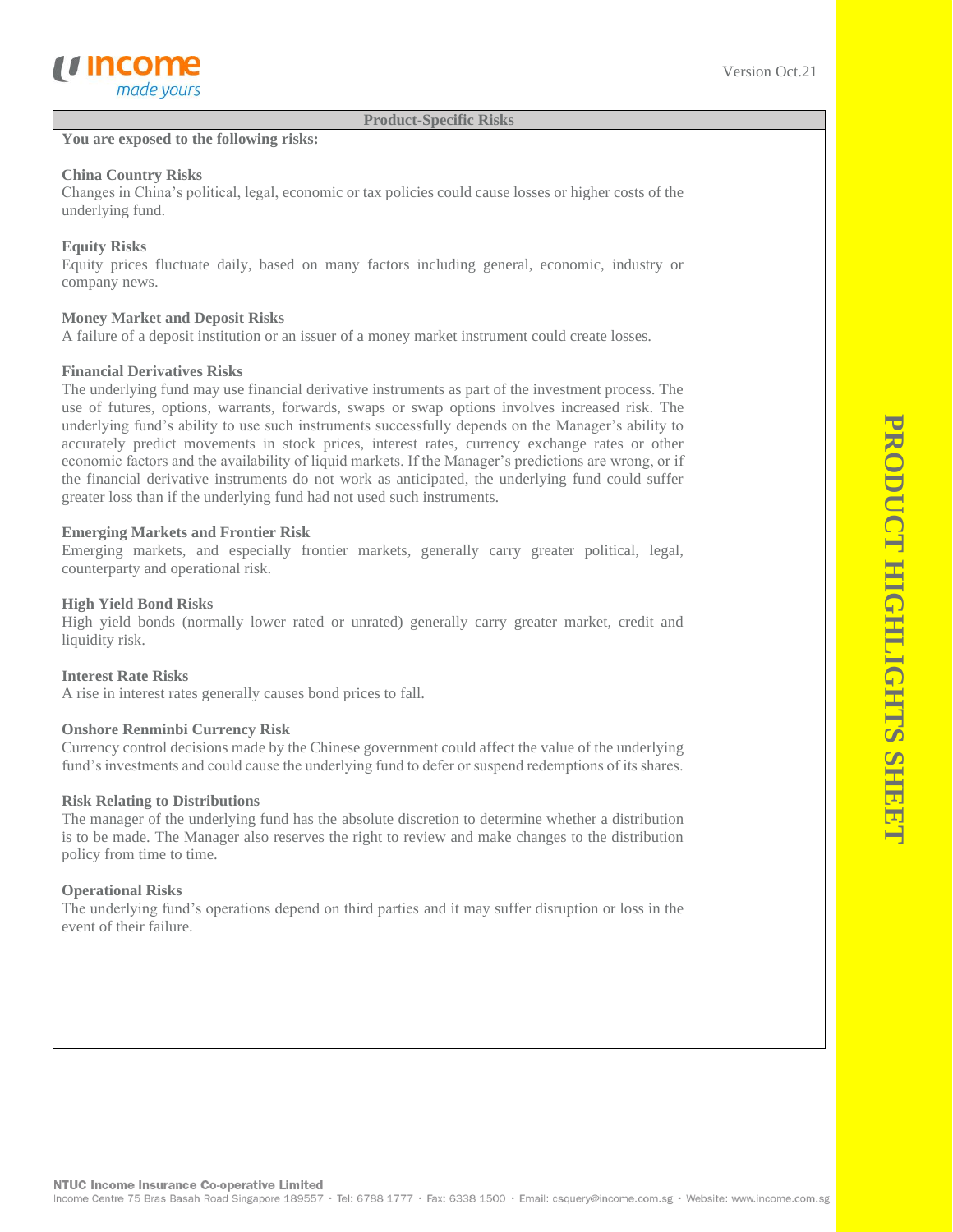|                                                                                                                                                                                         | <b>FEES AND CHARGES</b>                                                                                                                                                                                                                                                                                                                                  |                        |  |
|-----------------------------------------------------------------------------------------------------------------------------------------------------------------------------------------|----------------------------------------------------------------------------------------------------------------------------------------------------------------------------------------------------------------------------------------------------------------------------------------------------------------------------------------------------------|------------------------|--|
| WHAT ARE THE FEES AND CHARGES OF THIS INVESTMENT?                                                                                                                                       | For further                                                                                                                                                                                                                                                                                                                                              |                        |  |
|                                                                                                                                                                                         | information,                                                                                                                                                                                                                                                                                                                                             |                        |  |
| Payable directly by you                                                                                                                                                                 | please refer to                                                                                                                                                                                                                                                                                                                                          |                        |  |
| You will need to pay the following fees and charges as a percentage of your gross investment sum:                                                                                       | "Fees and                                                                                                                                                                                                                                                                                                                                                |                        |  |
|                                                                                                                                                                                         | Charges" in                                                                                                                                                                                                                                                                                                                                              |                        |  |
| Premium                                                                                                                                                                                 | Premium charge may apply. Please refer to the fees and charges in the Product                                                                                                                                                                                                                                                                            | section 4 of the       |  |
| Charge                                                                                                                                                                                  | Summary of the applicable ILP for details.                                                                                                                                                                                                                                                                                                               | Product Summary        |  |
| Policy Fee                                                                                                                                                                              | Policy fee may apply. Please refer to the fees and charges in the Product<br>Summary of the applicable ILP for details.                                                                                                                                                                                                                                  | for ILP.               |  |
| Switching                                                                                                                                                                               | We currently don't charge for fund switches. Please refer to the fees and charges                                                                                                                                                                                                                                                                        |                        |  |
| Fee                                                                                                                                                                                     | in the Product Summary of the applicable ILP for details.                                                                                                                                                                                                                                                                                                |                        |  |
| Surrender                                                                                                                                                                               | Surrender charge may apply. Please refer to the fees and charges in the Product                                                                                                                                                                                                                                                                          |                        |  |
| Charge                                                                                                                                                                                  | Summary of the applicable ILP for details.                                                                                                                                                                                                                                                                                                               |                        |  |
|                                                                                                                                                                                         | There may be other fees and charges imposed at the investment-linked product level. Please refer to<br>the Product Summary of applicable ILP which you have purchased or intend to purchase for details.<br>Payable by the ILP sub-fund from invested proceeds<br>The sub-fund will pay the following fees and charges to the Manager and other parties: |                        |  |
| Annual                                                                                                                                                                                  |                                                                                                                                                                                                                                                                                                                                                          |                        |  |
| Management                                                                                                                                                                              | 1.25% per annum, including the management fee charged by the investment<br>manager of Schroder Asian Income Fund. The Annual Management Fee is not                                                                                                                                                                                                       |                        |  |
| Fee                                                                                                                                                                                     | guaranteed and may be reviewed from time to time. However, it shall not                                                                                                                                                                                                                                                                                  |                        |  |
|                                                                                                                                                                                         | exceed 2.0% of the fund balance at any point of time.                                                                                                                                                                                                                                                                                                    |                        |  |
|                                                                                                                                                                                         |                                                                                                                                                                                                                                                                                                                                                          |                        |  |
|                                                                                                                                                                                         | VALUATIONS AND EXITING FROM THIS INVESTMENT<br><b>HOW OFTEN ARE VALUATIONS AVAILABLE?</b>                                                                                                                                                                                                                                                                |                        |  |
| The sub-fund is valued daily on an offer/bid basis. All transactions for ILP are based on forward<br>pricing. The prices are updated on the website of Income on each business day.     | For further<br>information,<br>please refer to                                                                                                                                                                                                                                                                                                           |                        |  |
| HOW CAN YOU EXIT FROM THIS INVESTMENT AND WHAT ARE THE RISKS AND<br><b>COSTS IN DOING SO?</b>                                                                                           | "Subscription of<br>Units" and<br>"Redemption of                                                                                                                                                                                                                                                                                                         |                        |  |
|                                                                                                                                                                                         | You can exit the sub-fund at any time by informing the insurer, either directly or through the financial                                                                                                                                                                                                                                                 | Units" in section      |  |
|                                                                                                                                                                                         | adviser from whom you purchased the sub-fund.                                                                                                                                                                                                                                                                                                            | 5 and 6 of the         |  |
|                                                                                                                                                                                         | If you do so within the cancellation period of 14 days from time of purchase, you may do so without                                                                                                                                                                                                                                                      | <b>Product Summary</b> |  |
| incurring the sales charge and fees stated above. However, you will have to take the risk for any price<br>for ILP.<br>changes in the NAV of the sub-fund since you purchased it.       |                                                                                                                                                                                                                                                                                                                                                          |                        |  |
|                                                                                                                                                                                         | You will receive the sale proceeds within 7 business days from the time the insurer receives your                                                                                                                                                                                                                                                        |                        |  |
| request to exit from the sub-fund.                                                                                                                                                      |                                                                                                                                                                                                                                                                                                                                                          |                        |  |
| Your exit price is determined as follows:                                                                                                                                               |                                                                                                                                                                                                                                                                                                                                                          |                        |  |
| 1. If you submit the redemption order before 3 pm on a business day, you will be paid a bid                                                                                             |                                                                                                                                                                                                                                                                                                                                                          |                        |  |
| price based on the net asset value of the sub-fund at the close of that business day.<br>If you submit the redemption order after 3 pm, you will be paid a price bid based on the<br>2. |                                                                                                                                                                                                                                                                                                                                                          |                        |  |
| net asset value at the close of the next business day.                                                                                                                                  |                                                                                                                                                                                                                                                                                                                                                          |                        |  |
|                                                                                                                                                                                         |                                                                                                                                                                                                                                                                                                                                                          |                        |  |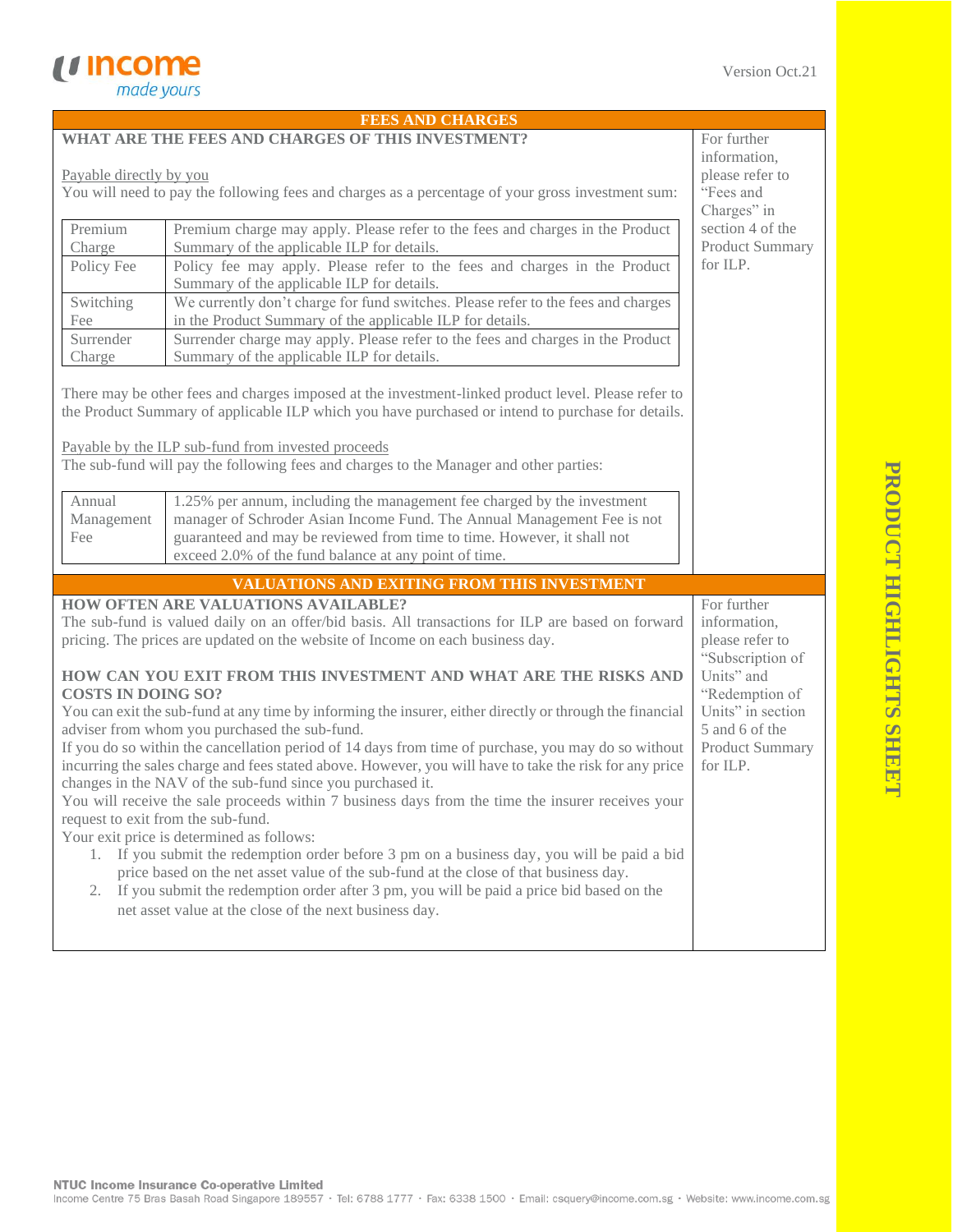# *u* income made yours

The sale proceeds that you will receive will be the exit price multiplied by the number of units sold, less any charges as stated in the terms of the ILP, if applicable. An example, assuming that redemption charge is not applicable, is as follows

| Exit price<br>S\$1.250 | $\mathbf{X}$<br>$X -$ | Number of units sold<br>1.000 | $\mathbf{r} = \mathbf{r}$<br>$=$ | Gross Sale Proceeds<br>S\$1,250 |
|------------------------|-----------------------|-------------------------------|----------------------------------|---------------------------------|
| Gross Sale Proceeds    |                       | <b>Redemption Charge</b>      | $=$                              | Net Sale Proceeds               |
| S\$1,250               |                       | S\$0.00                       |                                  | S\$1,250                        |

Depending on the ILP that you are investing in, a redemption charge may be applicable. Please refer to the Product Summary of the ILP for more details.

## **CONTACT INFORMATION**

**HOW DO YOU CONTACT US?**  More information on the sub-fund could be obtained from the following website: [www.income.com.sg/fund/coopprices.asp](http://www.income.com.sg/fund/coopprices.asp)

Alternatively, you may contact our Customer Service Officers at 6788 1122 / 6788 1777 or email us at [csquery@income.com.sg](mailto:csquery@income.com.sg) for more information.

<sup>1</sup> For ILP sub-fund that feeds 100% into an underlying CIS fund, some of the information provided below could be similar to the underlying CIS fund.